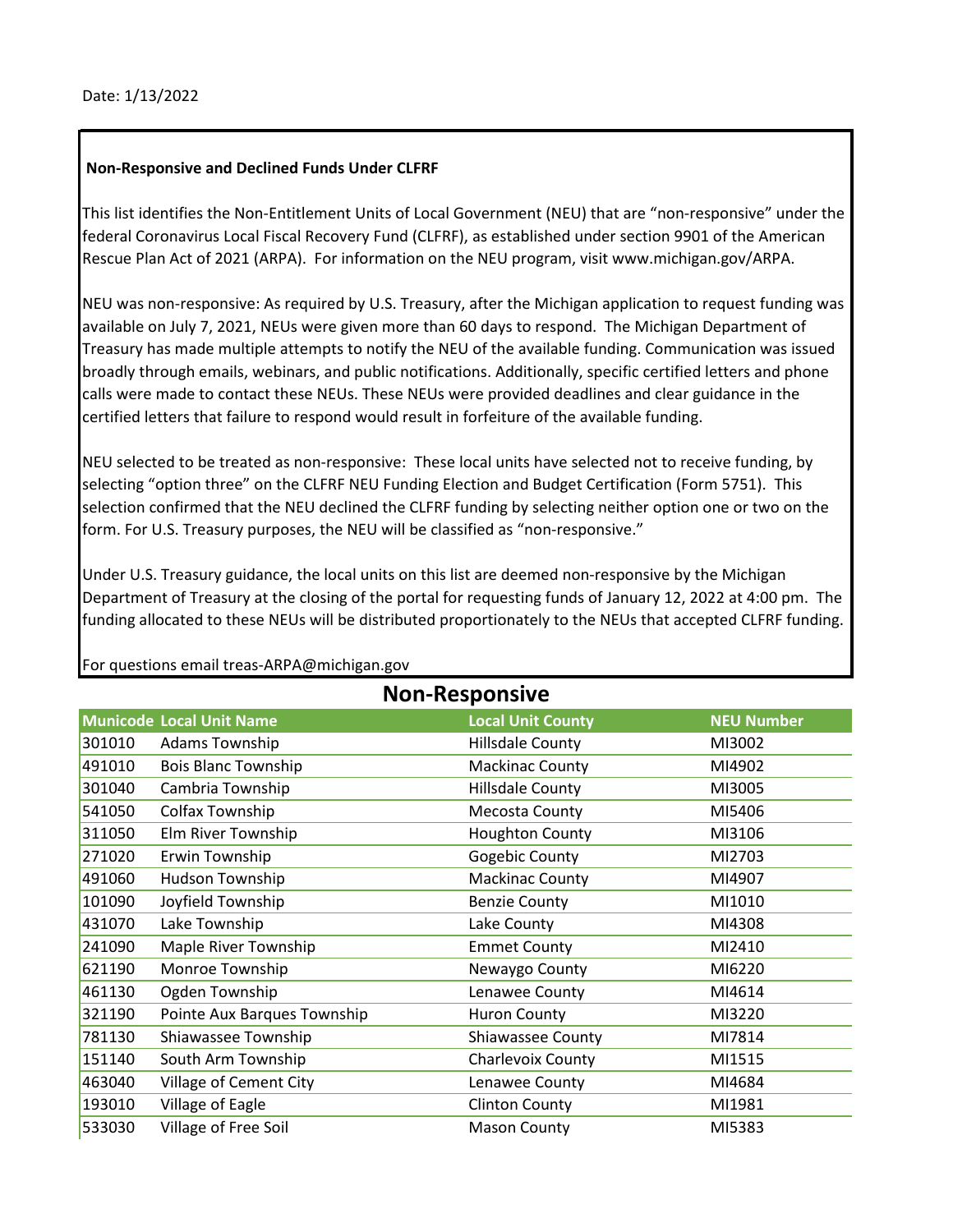| 583040 | Village of Maybee  | Monroe County    | MI5884 |
|--------|--------------------|------------------|--------|
| 063020 | Village of Turner  | Arenac County    | MI0682 |
| 301160 | Wheatland Township | Hillsdale County | MI3017 |
| 351110 | Wilber Township    | losco County     | MI3512 |

## **Declined Funds (option 3)**

|        | Municode Local Unit Name  | <b>Local Unit County</b> | <b>NEU Number</b> |
|--------|---------------------------|--------------------------|-------------------|
| 323070 | Village of Port Hope      | <b>Huron County</b>      | MI3287            |
| 761250 | <b>Wheatland Township</b> | Sanilac County           | MI7626            |
| 311060 | Franklin Township         | <b>Houghton County</b>   | MI3107            |
| 671020 | Cedar Township            | Osceola County           | MI6703            |
| 181120 | <b>Redding Township</b>   | Clare County             | MI1813            |
| 621100 | <b>Ensley Township</b>    | Newaygo County           | MI6211            |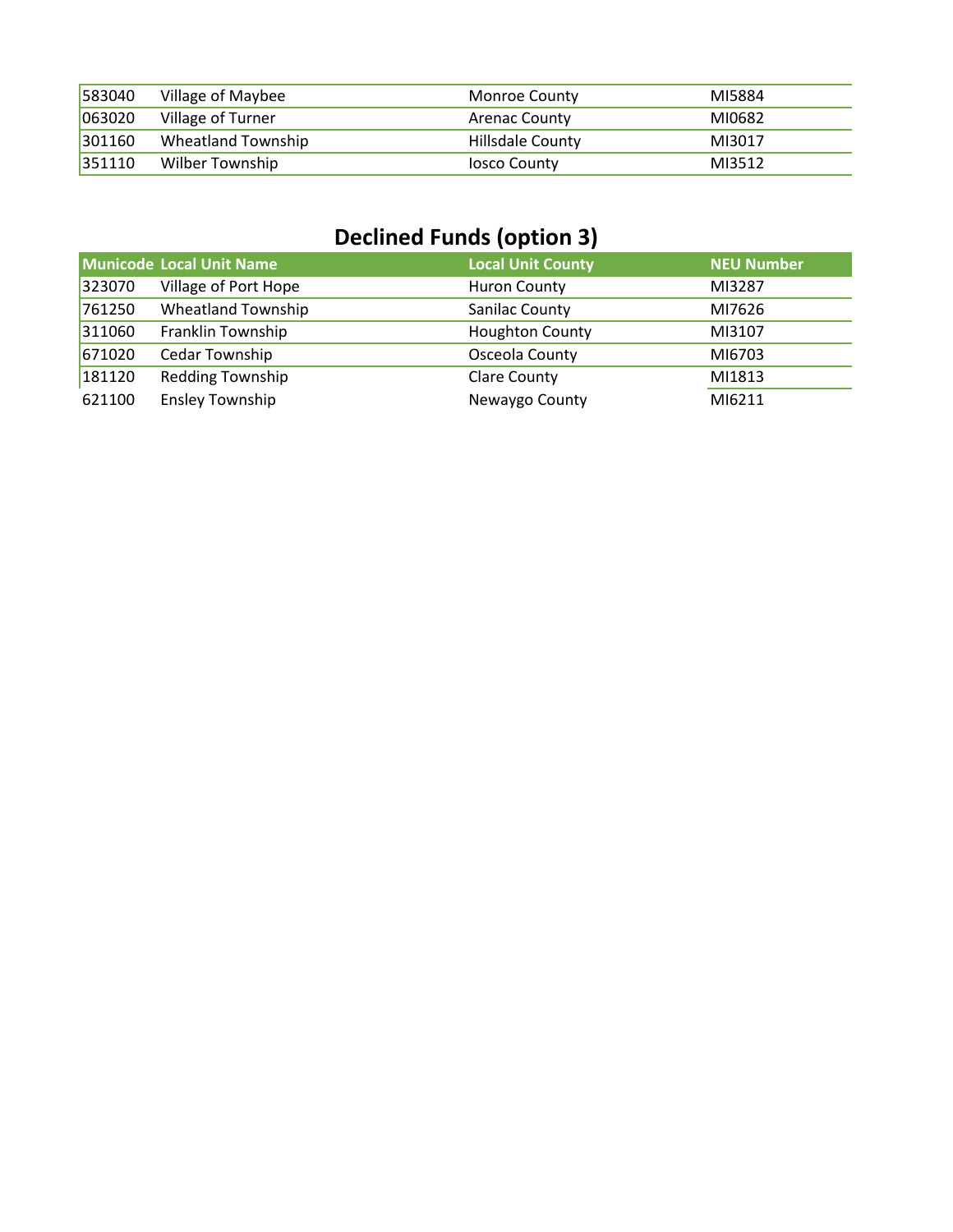$\begin{tabular}{|c|c|c|} \hline \quad \quad & \quad \quad & \quad \quad \\ \hline \quad \quad & \quad \quad & \quad \quad \\ \hline \quad \quad & \quad \quad & \quad \quad \\ \hline \quad \quad & \quad \quad & \quad \quad \\ \hline \quad \quad & \quad \quad & \quad \quad \\ \hline \quad \quad & \quad \quad & \quad \quad \\ \hline \quad \quad & \quad \quad & \quad \quad \\ \hline \end{tabular}$  $\begin{tabular}{c} \multicolumn{2}{c} {\textbf{1}}\\ \multicolumn{2}{c} {\textbf{2}}\\ \multicolumn{2}{c} {\textbf{3}}\\ \multicolumn{2}{c} {\textbf{4}}\\ \multicolumn{2}{c} {\textbf{5}}\\ \multicolumn{2}{c} {\textbf{6}}\\ \multicolumn{2}{c} {\textbf{6}}\\ \multicolumn{2}{c} {\textbf{7}}\\ \multicolumn{2}{c} {\textbf{8}}\\ \multicolumn{2}{c} {\textbf{9}}\\ \multicolumn{2}{c} {\textbf{1}}\\ \multicolumn{2}{c} {\textbf{1}}\\ \multicolumn{2}{c} {\textbf{1}}\\ \multicolumn$  $\begin{tabular}{l} \multicolumn{2}{c} {\textbf{1}} & \multicolumn{2}{c} {\textbf{1}} & \multicolumn{2}{c} {\textbf{1}} \\ \multicolumn{2}{c} {\textbf{2}} & \multicolumn{2}{c} {\textbf{3}} & \multicolumn{2}{c} {\textbf{4}} \\ \multicolumn{2}{c} {\textbf{4}} & \multicolumn{2}{c} {\textbf{5}} & \multicolumn{2}{c} {\textbf{6}} \\ \multicolumn{2}{c} {\textbf{5}} & \multicolumn{2}{c} {\textbf{6}} & \multicolumn{2}{c} {\textbf{6}} \\ \multicolumn{2}{c} {\textbf{6}} & \multicolumn$ 

 $\frac{1}{\sqrt{1-\frac{1}{2}}\left(1-\frac{1}{2}\right)}\left(\frac{1}{2}-\frac{1}{2}\right)$  $\frac{1}{\sqrt{1-\frac{1}{2}}\left(1-\frac{1}{2}\right)}\left(\frac{1}{2}-\frac{1}{2}\right)$  $\begin{tabular}{l} \multicolumn{1}{c} {\textbf{1}} & \multicolumn{1}{c} {\textbf{1}} & \multicolumn{1}{c} {\textbf{1}} \\ \multicolumn{1}{c} {\textbf{1}} & \multicolumn{1}{c} {\textbf{1}} & \multicolumn{1}{c} {\textbf{1}} \\ \multicolumn{1}{c} {\textbf{1}} & \multicolumn{1}{c} {\textbf{1}} & \multicolumn{1}{c} {\textbf{1}} \\ \multicolumn{1}{c} {\textbf{1}} & \multicolumn{1}{c} {\textbf{1}} & \multicolumn{1}{c} {\textbf{1}} \\ \multicolumn{1}{c} {\textbf{1}} & \multicolumn$  $\frac{1}{\sqrt{1-\frac{1}{2}}\left(1-\frac{1}{2}\right)}\left(\frac{1}{2}-\frac{1}{2}\right)$  $\frac{1}{1} \left( \frac{1}{1} \right)^{2} \left( \frac{1}{1} \right)^{2} \left( \frac{1}{1} \right)^{2} \left( \frac{1}{1} \right)^{2} \left( \frac{1}{1} \right)^{2} \left( \frac{1}{1} \right)^{2} \left( \frac{1}{1} \right)^{2} \left( \frac{1}{1} \right)^{2} \left( \frac{1}{1} \right)^{2} \left( \frac{1}{1} \right)^{2} \left( \frac{1}{1} \right)^{2} \left( \frac{1}{1} \right)^{2} \left( \frac{1}{1} \right)^{2} \left( \frac$